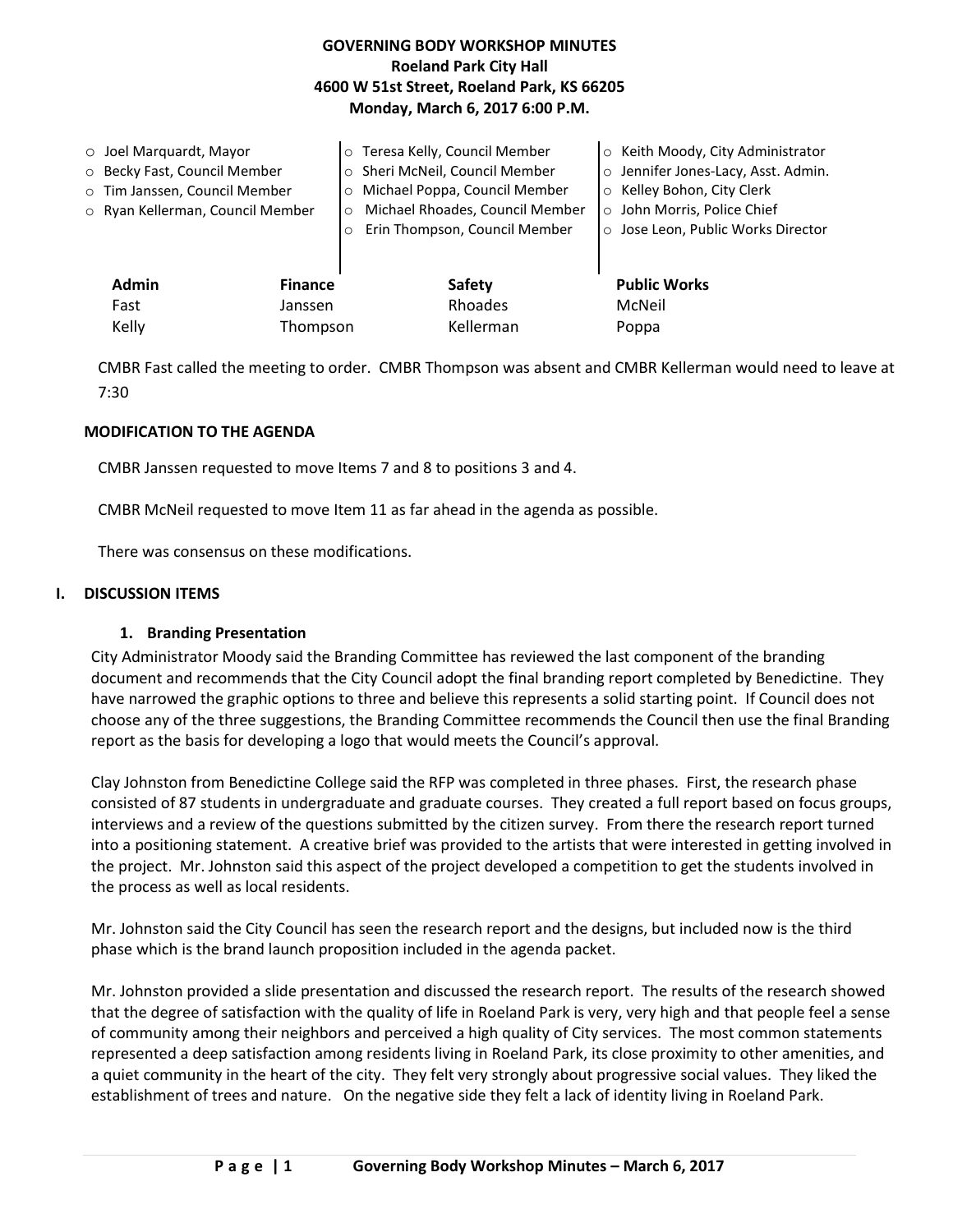Over the over 250 response to the request to describe Roeland Park in one word, "friendly, safe, quiet, convenient, and proximity," were the top responses.

When asked if they were to write a commercial about Roeland Park, it came down to, "a small town feel in the heart of a big city, charming, friendly, inviting, minutes from anywhere."

The Benedictine students put together a positioning statement to represent Roeland Park residents and businesses, present and future. Roeland Park is an oasis in the city where neighbors and nature thrive together just moments from anywhere. Mr. Johnston said this really captured what was already great about the City.

The creative brief is a four-page document that summarizes the search. It identifies who they are trying to reach, current residents and businesses as well as prospective residents and businesses. It must also be relatable to the people, which is a challenge when dealing with such a diverse group of residents.

For the design phase nine Roeland Park residents submitted 18 designs and 16 Benedictine students submitted 25 designs. The Branding Committee narrowed them down to what they felt best encapsulated what the creative brief set out to accomplish.

Mr. Johnston presented the different designs and different versions as well as a badge version with slight variations and different color schemes.

Also in the report were suggestions from the Branding Committee on how to launch the new brand. The objectives are to make the brand launch known as well as determine who they are trying to attract. Mr. Johnston suggested ways to get the message out through different types of media, updating the City's signs as well as window graphics, City vehicles, et cetera. From there they would move outside the city with content marketing. He recommended assigning someone to direct the media campaign. Mr. Johnston reviewed with the Governing Body several launch plans such as social media and community events as well as a 5K that would allow participants to see Roeland Park, hosting an arts and music festival, and also a community coordinated Christmas light display.

Mr. Johnston completed his presentation stating that he has enjoyed his time working with the City and the students have thoroughly enjoyed the project and have repeatedly asked for updates. He thanked the Governing Body for allowing his students this tremendous opportunity to be able to befriend the City of Roeland Park.

Mayor Marquardt thanked him for all the hard work in the volunteer effort and said the students have been great and what was presented is an interesting concept. He then said he endorsed accepting the report and all the work that's been done.

CMBR Fast asked for a recommendation on whether to accept the report at the Workshop or wait until the full Council meeting. City Administrator Moody felt with the size and scope of the report it should be accepted at full Council. He said there is a calendar included for the launch of the branding and a budget that still needs to be discussed. He added that by adopting the plan, it does not commit the City to it, but is a good place to start with budget discussions for 2018.

CMBR Poppa thanked Mr. Johnston, the Branding Committee and the students at Benedictine for their hard work on this.

Tom Madigan (5316 W. 49th Terr.) spoke as a member of the Branding Committee. He said that sometimes the citizens and the Council miss the fact of what they had to work with. They received the art submissions and had to find the best ones in those submissions. He added that the work done by Benedictine reinforces the citizen survey and the strategic plan. Mr. Madigan said if the Governing Body does not like any of the art work, then all they would need is a new graphic design. He concluded that if it wasn't for the help of Mr. Johnston and Mr. Moody the committee may not have made it as far as they did.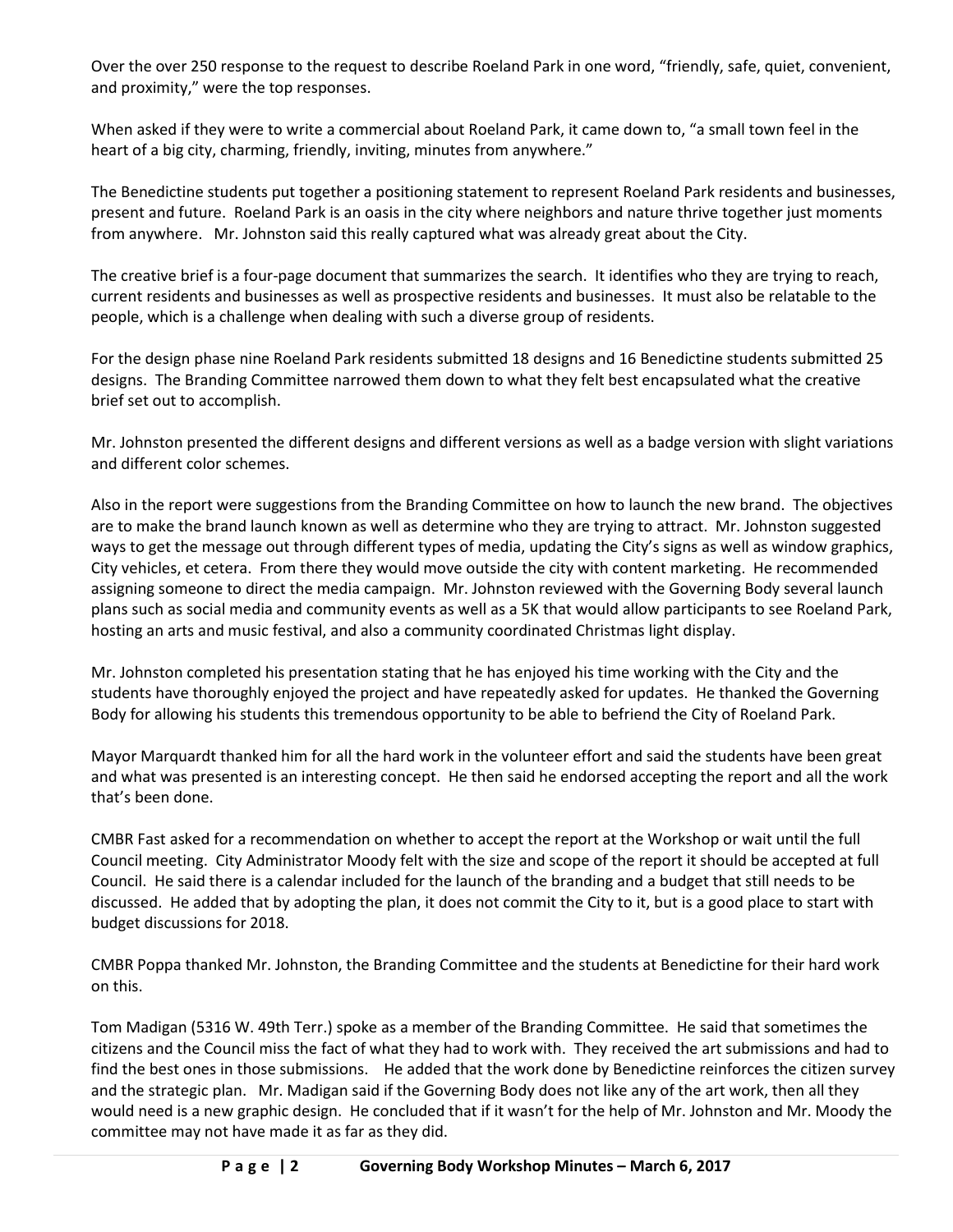CMBR Fast said the Mayor had suggested accepting and forwarding the report, but to separate the logos from the report.

CMBR Poppa said there has been a lot of work in the report and it should be forwarded to Council to adopt the guidelines that have been presented and Council can work through the individual pieces over time.

There was consensus to place this item onto New Business at the next Council meeting.

# **2. Party in Arrr Park Event**

CMBR Poppa said the Events Committee has gone through quite a few changes with new members and new officers. The committee would like to combine the City-wide block party and Treasure in R Park into one event. Previously these two events have been put on by the Fundraising Committee for R Park and they are unable to do it due to lack of manpower and time. The Events Committee is asking for agreement to combine the events. They do not have any specific creative details as these still need to be approved by the Events Committee. In essence, they would like to have the City-wide Block Party to include the kids' treasure quest component in the morning followed by the block party for families and adults.

There was consensus to place this on the Consent Agenda at next Council meeting.

# **3. Discuss Weed Control Along Curb Line**

Public Works Director Leon provided three options to address weeds that grow between the asphalt pavement on streets and into the curbs and gutters.

The first option, the one the City has used in the past, has been to put the responsibility on the property owner by enforcing code.

The second option would be a chemical option for Public Works to be involved in treating the curb lines with a hard chemical.

The third option would be for the Public Works Department to tread the weeds in the curb lines with an ecofriendly vinegar-based product.

CMBR Kelly said she met with Public Works Director Leon to discuss the products being used and any risks to the water system there would be with street spraying. She added that this will not address the weed problems in the sidewalks and the aprons of driveways. The Sustainability Committee has asked CMBR Kelly to voice their concern about using the more toxic product as there are concerns of it seeping into the watershed.

CMBR McNeil also spoke in favor of using the less toxic alternatives.

CMBR Poppa asked if there was a more permanent solution such as crack sealing the pavement. Public Works Director Leon said to crack seal all of the edges would not save the City money and would deal with weeds only against the concrete in the pavement, not behind the curb. He also said there is a possibility with the green option to kill grass if not used properly. CMBR Poppa said he would prefer chemicals that are more ecologically friendly, but that people may use the harder chemicals and the residue will run into the water system. Public Works Director Leon said he would like to limit the treatment to a once a year application.

CMBR McNeil asked where the funds would be coming from to do the treatment and does not want to see it added to property taxes. She said she observed in driving around other cities that most don't seem to care one way or the other about grass growing in the sidewalks.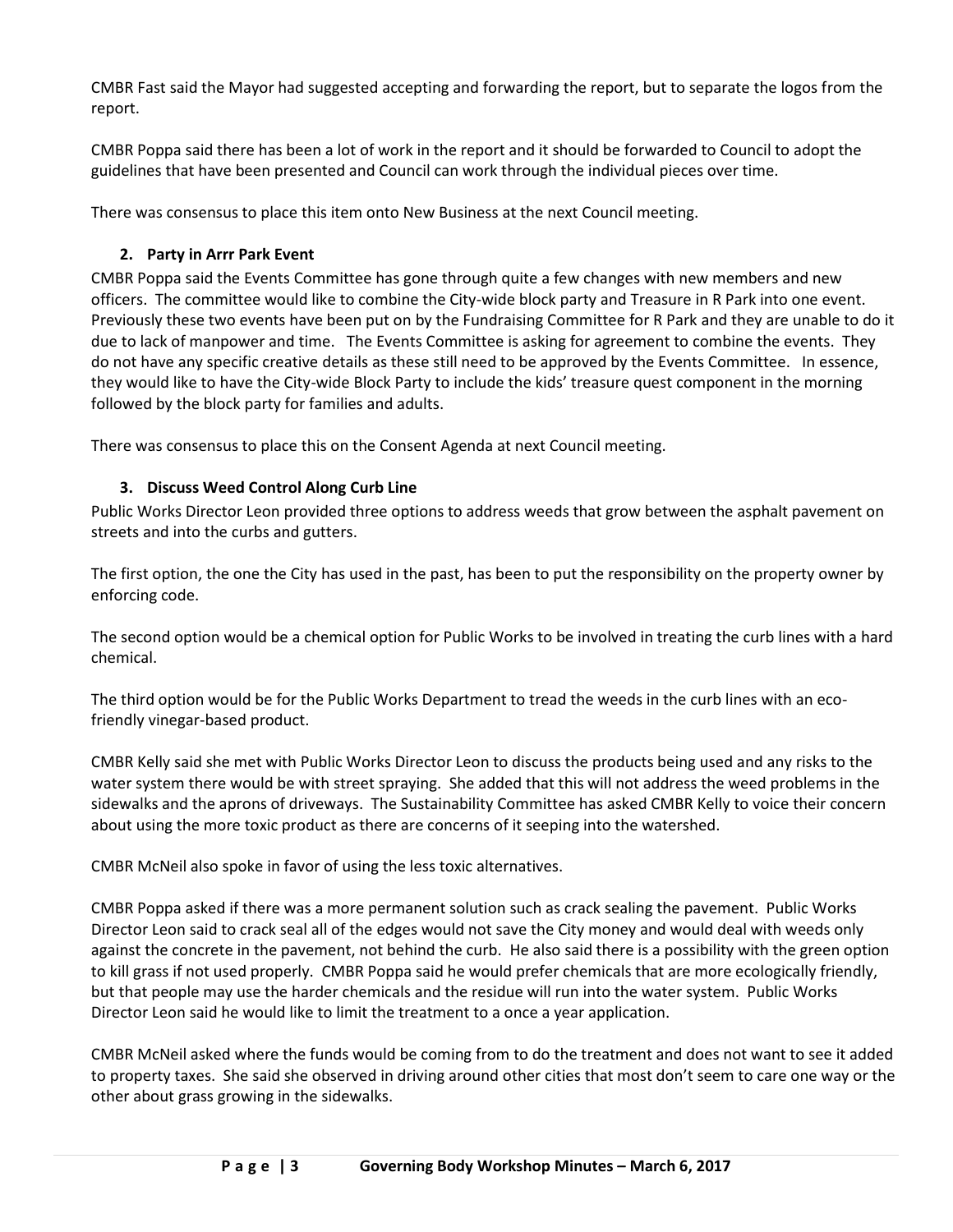Public Works Director Leon said the funding would be considered as grounds maintenance and would come out of that part of their budget.

Mayor Marquardt said he would like to see a one-year trial run with the green product and see what it takes and how it performs.

Public Works Director Leon said he has not received complaints from the residents about grass in the sidewalks or roadway. He also said Public Works has been more proactive in sweeping their streets to keep things from getting into the water system.

CMBR McNeil said she would be fine with keeping things as they are. If the City sprays some areas and not others such as sidewalks, it might cause an increase of complaints as to why other areas were not done.

CMBR Kelly recommended using the funds for an education program geared to help residents manage their weeds. She recognized that not everyone would participate, but instead of writing tickets or sending letters, they could educate them.

CMBR Poppa said that at a previous employment position he held, the employees were empowered to believe that they were owners of the property. If residents are empowered that they are owners of the community, they can all work together to keep the problem at bay.

Mayor Marquardt said he believed there would be a less than five percent buy-in of an education program. He also said he had pictures from last year where some of the sidewalks should have been mowed noting that the area between the curb and the sidewalk was the worst. He reiterated that he would like to see the program tried at least once.

CMBR Rhoades said they could have bottles filled with a bio-friendly chemical spray and make them available to people that wanted to come and help out the neighborhood. CMBR Kelly said that was a great idea, but they need to be careful about giving people chemicals and it might present some problems.

CMBR Fast supports the Mayor's position in going forward with a trial run.

Public Works Director Leon said if the City chooses to do this, he would like to see it wrapped into a resolution as it sets the expectation of what they are doing so it is out there for everyone to see.

CMBR McNeil said if they decide to do this, it needs to be blasted throughout the City of what area it will encompass and that they should not expect the sidewalks to be cared for. She also said she believed this would be like opening up a can of worms.

CMBR Fast sought out majority support for any of the options given. After discussion, the Governing Body could not reach a consensus and decided to do nothing at this point.

CMBR Kelly said she would speak with the Sustainability Committee about an education program.

Mayor Marquardt said if the City chooses to do nothing he would like to see the code enforced to prevent an issue.

Ms. Jones-Lacy said she can put a blurb in the March newsletter. Mayor Marquardt suggested adding how it would be enforced.

### **4. Year End Financials**

Ms. Jones-Lacy reported everything is good and that all key revenues have done well when compared to projections and last year's performance and everything is operating in the green. The General Fund has increased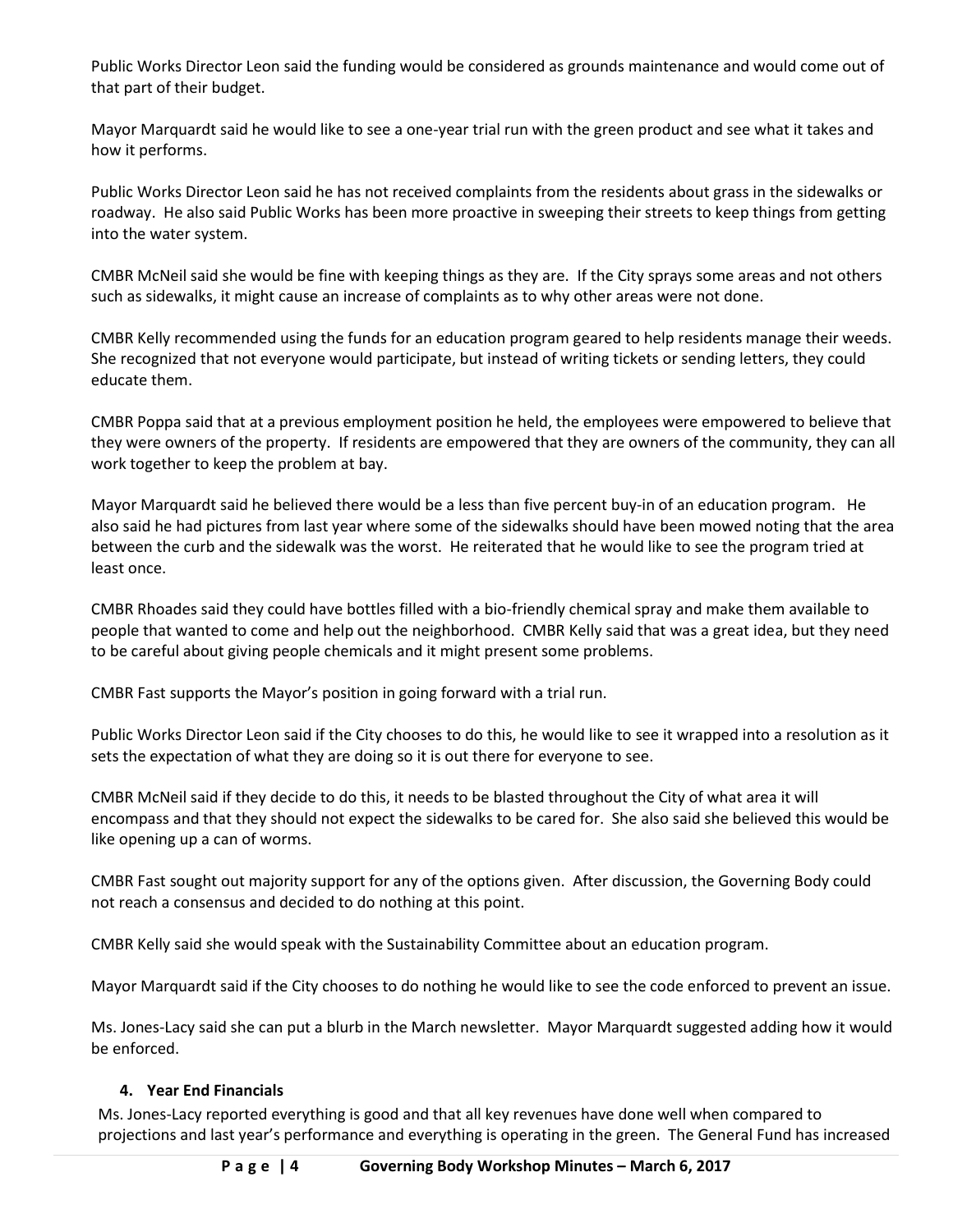from \$1.47 million at year end of 2013 to \$2.95 million at the end of 2016. The increased mill levy captured has added to that part of the fund balance.

CMBR McNeil asked about the \$8,500 equipment & reserve fund expense. Ms. Jones-Lacy said that was for an emergency repair of the bulkhead.

Ms. Jones-Lacy went on to report that the City's debt service is continuing to drop.

Ms. Jones-Lacy said a permit is still needed to be issued on the hospital. Mayor Marquardt said he thought they were to break ground soon and asked why they don't have a permit. Ms. Jones-Lacy said they need to submit escrow information for the one percent for art.

CMBR Fast asked at what percent the reserves are. Ms. Jones-Lacy said the total reserves in operating funds are \$4.6 million with a total budget for funds at \$13 million, but she has not done the percentages. She added that the City does have healthy reserves. They will also be looking at rating bonds, which will help with getting good sales on bonds if they're rated and in a standard format.

## 5. **Trash and Recycle Bin Placement and Shielding**

Ms. Jones-Lacy said there have been discussions to change the code regarding trash receptacle screening so that it can be more easily enforced because as it is now it is very broad. Staff has suggested that containers could be any kind of recycling container, could be in the back yard behind the primary structure. They would be allowed to be placed on the side or front yard, but need to be screened so that they are not visible from the street. The recommendations also outline what would be considered proper material for the screening. Exceptions would be provided to the elderly and disabled. There would also be an amnesty period for inclement weather. The updates also provide that following a violation notice, the resident has 48 hours within which to correct the problem and there could be a \$10 civil penalty.

Ms. Jones-Lacy said they polled the people who attended the community forum and also through Constant Contact to get more input. She said the response rates were not great. What they did get was that 58 percent of those people thought an evergreen shrub screen on the front side would be acceptable; 64 percent thought an architectural element of the house screening the container should be acceptable; and 49 percent thought a singlesided screen on the front container should be allowed.

Staff is proposing is to accept an evergreen bush for the front, but to also have an additional screen so as not to be visible from the side.

Mayor Marquardt offered a compromise that if only screening from one-side that it is not visible from up to 45 degrees or larger than that.

Ms. Jones-Lacy said in going through the City that containers are visible everywhere. It is pervasive. If staff begins to enforce the code, then residents would probably begin contacting their Councilmembers. To help mitigate some of that, a write-up for the newsletter with images of what is acceptable could be sent out first.

CMBR Fast said she did not support four-sided screening and sees it as being unrealistic, but would support the two-sided option.

CMBR Poppa recommended adding that the house can be used as one side of the screening. Ms. Jones-Lacy said she will add that in the educational materials.

There was consensus to take (i) out and bring the item forward to New Business on the next City Council agenda.

### **6. Discussion of Establishing and Hotel/Motel Tax**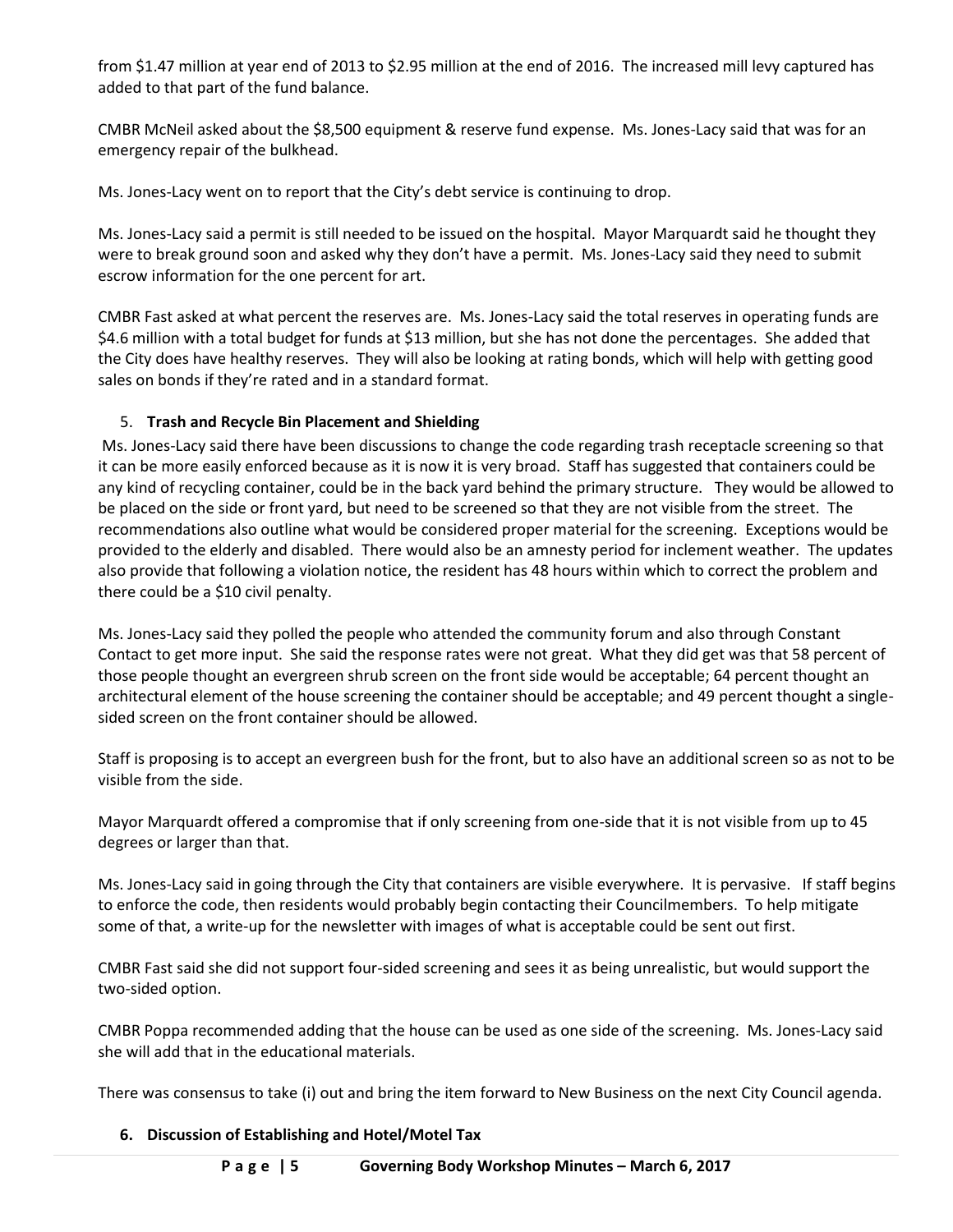City Administrator Moody said no changes have been made and he has received no further input from the Council.

There was consensus to place this on the Consent Agenda for approval.

## **7. Ordinance 941 – Amendment Related to City Code on Signs**

Ms. Jones-Lacy provided the background information on changes to the Special Event Code. Previous City Attorney Shortlidge had made some adjustments to the Sign Code which were approved by the Planning Commission and then moved to Council. Council asked for additional changes, specifically Section (hh), added the following language: "any sign not visible to persons located off the premises from where the sign is located; score boards and related signs on athletic complexes" would not be considered a sign. This would apply to a campus where signs are intended for internal use and not external advertisement. Also added in the language was how signs would be interpreted by building versus parcel of land.

Mayor Marquardt suggested language that provided additional clarification, which was shown to the Governing Body and shared with the representatives of St. Agnes. He elaborated that the three signs could be placed anywhere on the campus and would be attributed to each building.

Ms. Jones-Lacy said that special events that are Type 1, which include non-profits, churches and schools, do not have to apply for a permit as they are exempt and that they are allowed to do special events that are essentially non-commercial.

Mayor Marquardt said it was the intent to allow the signage as the special event language allows for the types of signs that are a bit larger than regular-sized signs.

There was Governing Body discussion of the different types of signs, sizes of signs, temporary versus permanent placement, and requests for permission.

Mayor Marquardt said he would like further discussion to allow for the signs to be placed around a campus and not limited to near the building. Each building would have signs attributed to its building, but would expand the capability rather than having it within 150 feet of the structure. He recommended forwarding the ordinance to Council, but would like to see that modification. Section 16-910(b).

There was consensus to forward Ordinance 941 with the proposed changes by the Mayor to New Business at the next City Council meeting.

### **8. Changes to Type 1 Special Event Terms**

Ms. Jones-Lacy said at their last discussion there were concerns about the changes proposed. On the staff report the italicized changes were recommended by staff and the City Attorney to amend the special event code language so that certain outdoor events could be allowed, specifically at St. Agnes for their pro-life display. The following are the recommended changes, and they have also been approved by the Planning Commission:

*Special events meeting the Type 1 definition that include on-site signs and/or displays in conjunction with the event are allowed without a permit provided the following conditions are met:*

*(a) The special event does not involve outdoor activities (i.e. people congregating or participating in outdoor activities);*

*(b) The special event does not continue for more than thirty one (31) consecutive days and the property does not exceed a total of more than sixty (60) special event days. At least fifteen (15) days must pass between each special event;*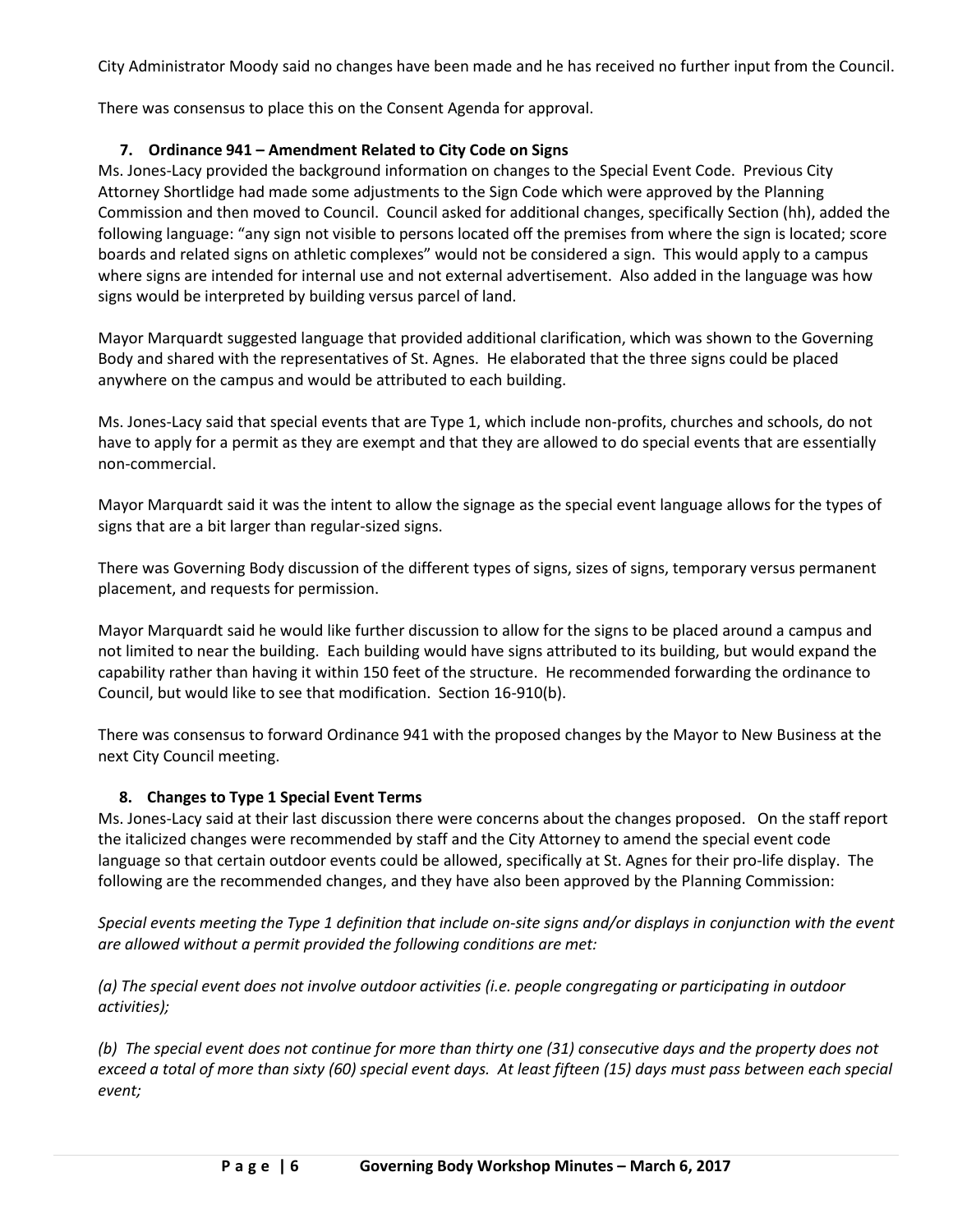*(c) Any/all special event display(s) area does not exceed five hundred (500) square feet or five percent (5%) of the total square feet of the property, whichever is less.*

*(d) The special event shall not endanger or be materially detrimental to the public health, safety or welfare or injurious to property or improvements in the immediate vicinity of the neighborhood special event.*

*(e) The special event shall not cause undue traffic congestion or accident potential.*

CMBR Janssen asked how more than one event on a campus would be handled. Ms. Jones-Lacy said it would be handled as two separate events and a call that the City would have to make. St. Agnes has reviewed the proposed changes and has expressed their support.

The language as proposed is that it limits an entity on the campus, not the different entities running concurrent events on the one parcel (campus).

Jeanie Gorman, attorney for St. Agnes, has looked at the "structure" in the definition of a Type 1 facility and the Church has interpreted it differently than the City. They assumed multiple buildings could have events according to own building structure. If that is not the case, then St. Agnes would have to withdraw their agreement to the proposed language and ask for accommodation as it is such a huge campus and has been plotted as one lot and it cannot be undone at this stage.

CMBR Rhoades recommended allowing a sign every 25 feet.

CMBR Janssen recommended striking the 500 foot requirement and to make it just five percent of the total square feet of the property.

CMBR Poppa said he sees Mr. Rhoades' point as not talking about the entire square footage of a lot and he could be supportive of lineal feet discussions.

Mayor Marquardt said if they take out the 500 square foot and went with percentage it would be a greater restriction.

Ms. Gorman asked to comment further, but CMBR Fast said she would need to fill out a yellow card and by policy cannot have people from the audience making unscheduled comments. Ms. Gorman apologized.

CMBR Rhoades said as an attorney and representative for St. Agnes, she is working to help with the process. CMBR Fast reiterated that the Council has adopted rules as to the process to be allowed to speak at meetings.

CMBR Kellerman said that since she has previously addressed the Council and asked for agreement from the Council to speak again.

CMBR Poppa said he would not mind Ms. Gorman being a part of the discussion noting they previously let Mr. Madigan speak in the meeting as part of the Branding Committee. He also said the Workshop setting is a little less formal.

Ms. Jones-Lacy said Ms. Gorman has asked that the language be per address since each of the facilities on the St. Agnes campus has their own individual addresses.

City Administrator Moody said if they use linear feet of frontage, then the display area shall not be more than 10 percent of the linear feet of frontage.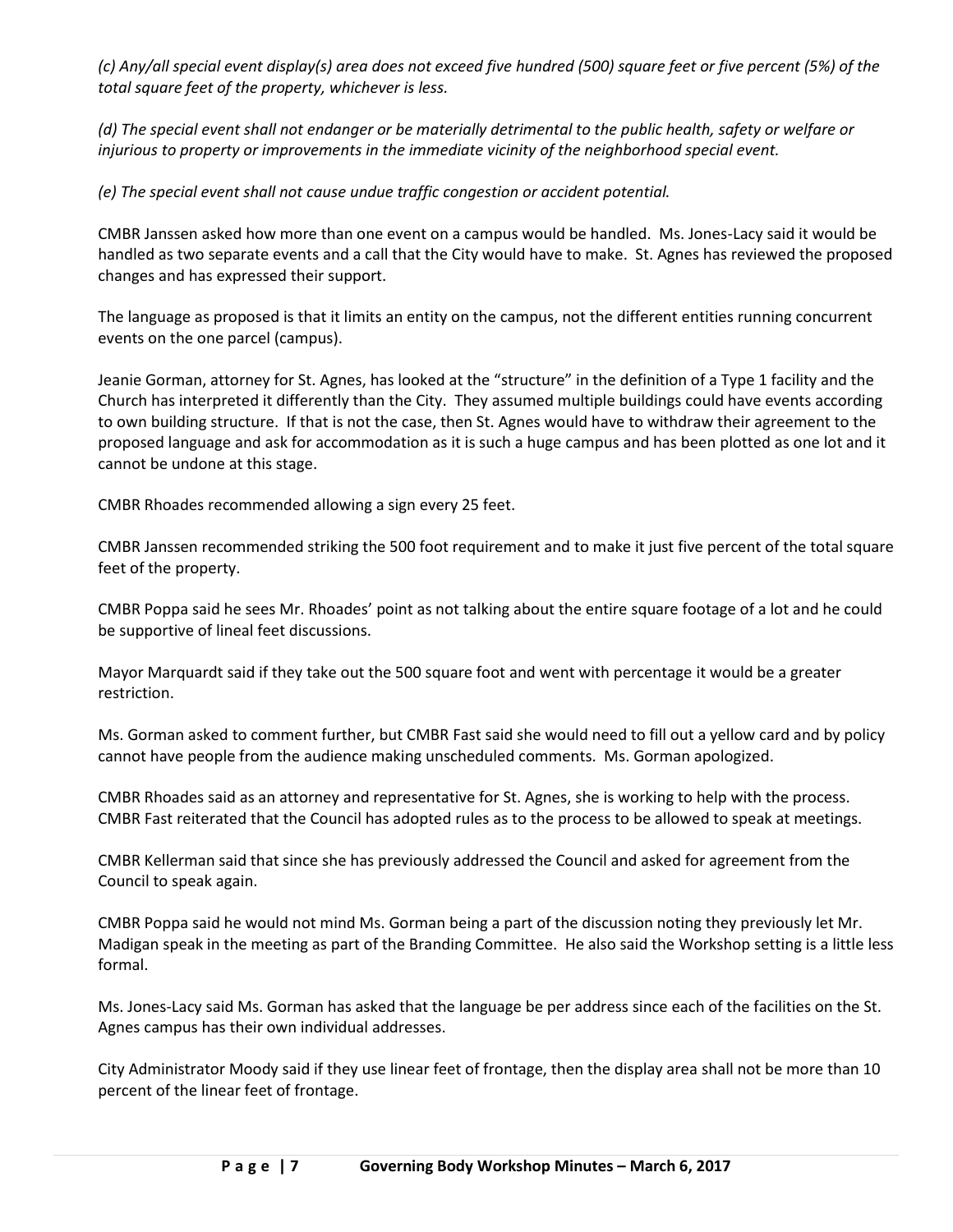There was Governing Body discussion of applying lot size, frontage road size, building size when placing signs. Ms. Jones-Lacy said she could put together language for the different scenarios.

CMBR Janssen asked for a consensus on 500 square feet per address point, making it finite and ending the discussion.

There was consensus to forward the item to the next Council meeting under New Business with 500 square feet of the address point as suggested by CMBR Janssen*.* 

### **9. Governing Body Workshop Meeting Location**

CMBR Kellerman & CMBR McNeil asked for Workshop meetings to be held in the conference room unless there is a large crowd.

There was general discussion of upgrading to a voting system at the meeting and having more electronic microphones. City Clerk Bohon said that purchasing another task cam would be approximately \$300.

CMBR Fast said she liked having meetings in the conference room and said that it encourages more of a discussion versus a formal action. CMBR Poppa supported moving back to the conference room if they can get better recording equipment.

There was consensus to discuss the location of meetings at another Workshop after they receive more information about recording equipment for the conference room.

Mayor Marquardt suggested having a Workshop item on the City Council meeting agenda to make it clearer for people that unfinished items from the Workshop fall under that heading. If items need to be workshopped before a vote that evening, then they will be discussed.

CMBR Kelly likes the current process and felt they can add leftover Workshop items to a spot on the Council agenda. She did not favor combining the Workshop and Council meeting as one.

City Administrator Moody said a possibility is to have the Council meeting before the Workshop meeting as most Council meetings have not lasted longer than an hour.

CMBR Poppa said that when he and CMBR Janssen had worked on the meeting process they originally intended the Workshop before the Council to be for a limited amount of items that were time sensitive or that needed to be addressed at Council. He said those Workshop agendas have been as loaded as a regular Workshop with them moving what is not finished to the Council meeting. He said if an item does not need to be on the Workshop before the Council meeting, then he recommended not putting it on that agenda and wait until the next full Workshop.

CMBR Kelly left the meeting as she was not feeling well.

CMBR Janssen said there needs to be clarity and transparency that these are Workshop items that are being discussed within the Council.

There was consensus to continue the Workshop hour before the Council meeting and then have a Workshop section on the Council agenda.

### **10. Review CDBG Applications**

City Administrator Moody said this is the first time the City is going through the Community Development Block Grant (CDBG) process and they are submitting three project applications with each project costing around